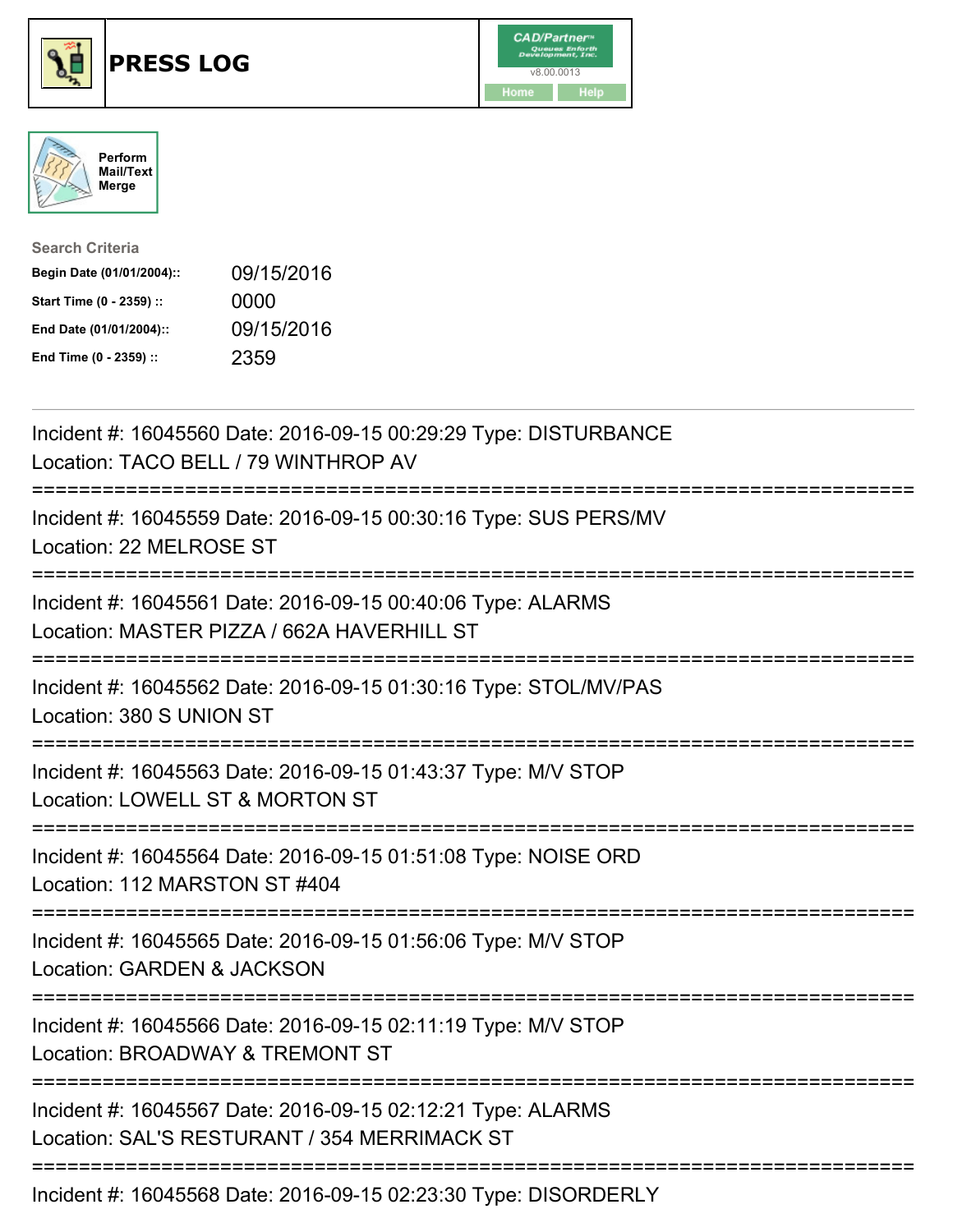Location: 60 EMMETT ST

| Incident #: 16045569 Date: 2016-09-15 02:27:26 Type: M/V STOP<br>Location: COMMON ST & UNION ST              |
|--------------------------------------------------------------------------------------------------------------|
| Incident #: 16045570 Date: 2016-09-15 02:41:57 Type: TOW/REC/STOL<br>Location: 120 ABBOTT ST                 |
| Incident #: 16045571 Date: 2016-09-15 02:44:43 Type: LARCENY/PAST<br>Location: 2 CHAPIN ST                   |
| Incident #: 16045572 Date: 2016-09-15 02:47:56 Type: ALARMS<br>Location: LAWLOR SCHOOL / 41 LEXINGTON ST     |
| Incident #: 16045573 Date: 2016-09-15 02:52:10 Type: M/V STOP<br>Location: BROADWAY & TREMONT ST             |
| Incident #: 16045575 Date: 2016-09-15 03:06:21 Type: NOISE ORD<br>Location: BAILEY ST & S UNION ST           |
| Incident #: 16045574 Date: 2016-09-15 03:06:22 Type: M/V STOP<br>Location: ESSEX ST & MILL ST                |
| Incident #: 16045576 Date: 2016-09-15 03:13:29 Type: M/V STOP<br>Location: E HAVERHILL ST & FERRY ST         |
| Incident #: 16045577 Date: 2016-09-15 03:15:09 Type: M/V STOP<br>Location: 44 OSGOOD ST                      |
| Incident #: 16045578 Date: 2016-09-15 03:19:22 Type: M/V STOP<br>Location: BODWELL ST & SCHOOL ST            |
| Incident #: 16045579 Date: 2016-09-15 03:20:22 Type: M/V STOP<br>Location: HAVERHILL ST & NEWBURY ST         |
| Incident #: 16045580 Date: 2016-09-15 03:20:54 Type: BUILDING CHK<br>Location: MARKET REALTY / 38 WATER ST   |
| Incident #: 16045581 Date: 2016-09-15 03:23:27 Type: BUILDING CHK<br>Location: WP DISTRIBUTORS / 98 WATER ST |
| Incident #: 16045582 Date: 2016-09-15 03:36:17 Type: BUILDING CHK                                            |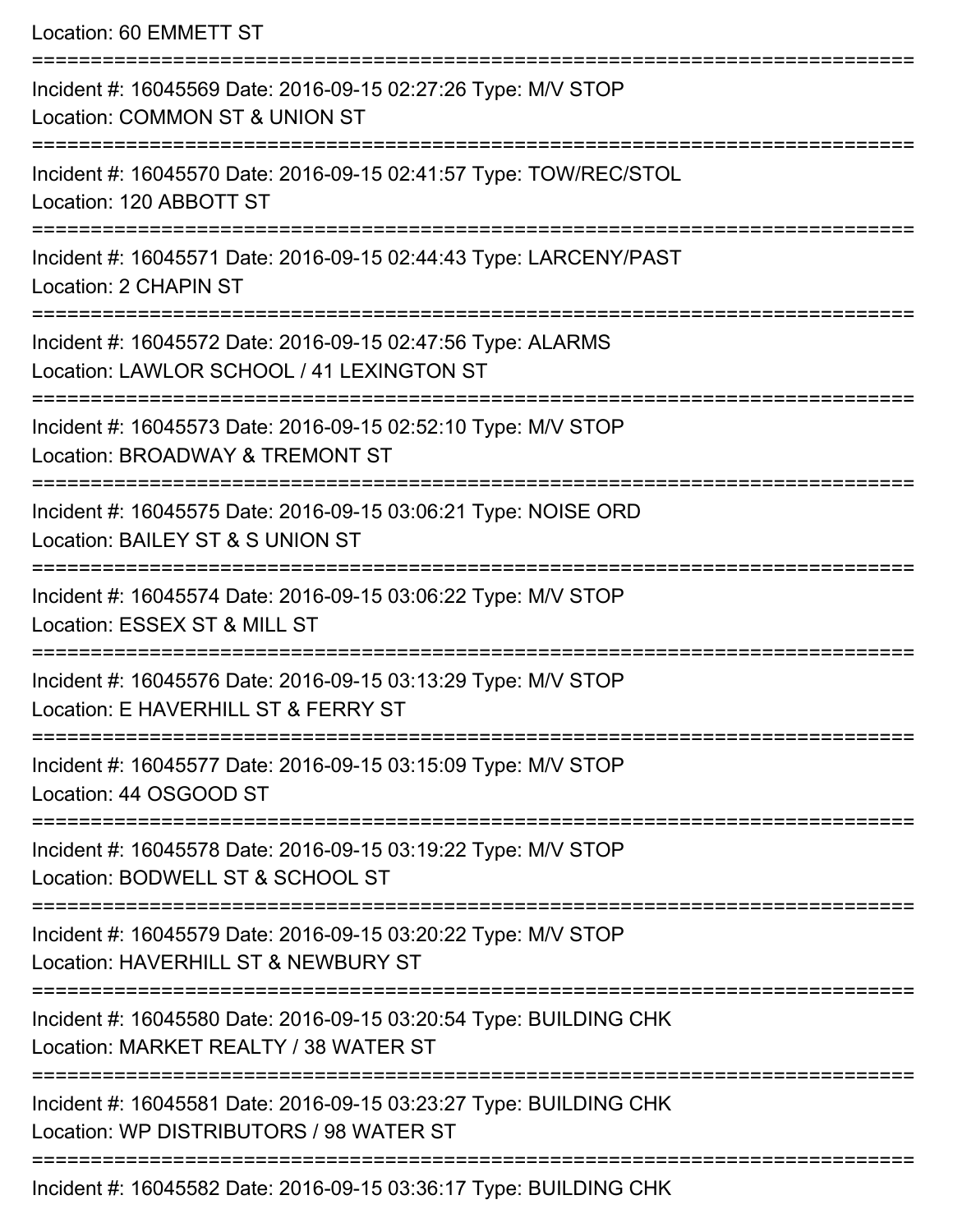| Incident #: 16045583 Date: 2016-09-15 03:49:21 Type: BUILDING CHK<br>Location: MICHAEL'S MOTOR SALES, INCORP / 54 WINTHROP AV |
|-------------------------------------------------------------------------------------------------------------------------------|
| Incident #: 16045584 Date: 2016-09-15 04:08:43 Type: ASSIST FIRE<br>Location: 50 MONMOUTH ST                                  |
| Incident #: 16045585 Date: 2016-09-15 04:15:25 Type: DISORDERLY<br>Location: AMES ST & OREGON AV                              |
| Incident #: 16045586 Date: 2016-09-15 04:50:34 Type: ALARMS<br>Location: 662 HAVERHILL ST                                     |
| Incident #: 16045587 Date: 2016-09-15 04:55:09 Type: BUILDING CHK<br>Location: 67 WINTHROP AV                                 |
| Incident #: 16045588 Date: 2016-09-15 05:09:48 Type: TOW/REPOSSED<br>Location: 39 MILTON ST                                   |
| Incident #: 16045589 Date: 2016-09-15 06:24:32 Type: MEDIC SUPPORT<br>Location: 544 ANDOVER ST                                |
| Incident #: 16045590 Date: 2016-09-15 06:38:54 Type: TRAINING<br>Location: TRAIN STATION / 211 MERRIMACK ST                   |
| Incident #: 16045591 Date: 2016-09-15 06:56:41 Type: MAL DAMAGE<br>Location: FITZ ST & SAUNDERS ST                            |
| Incident #: 16045592 Date: 2016-09-15 07:00:49 Type: SELECTIVE ENF<br>Location: FROST SCHOOL / 33 HAMLET ST                   |
| Incident #: 16045593 Date: 2016-09-15 07:03:27 Type: RECOV/STOL/MV<br>Location: ALDER ST & HAMPSHIRE ST                       |
| Incident #: 16045594 Date: 2016-09-15 07:17:39 Type: M/V STOP<br>Location: 99 WINTHROP AV                                     |
| Incident #: 16045595 Date: 2016-09-15 07:27:30 Type: 911 HANG UP<br>Location: 45 GREENFIELD ST                                |
| Incident #: 16045596 Date: 2016-09-15 07:29:01 Type: CLOSE STREET                                                             |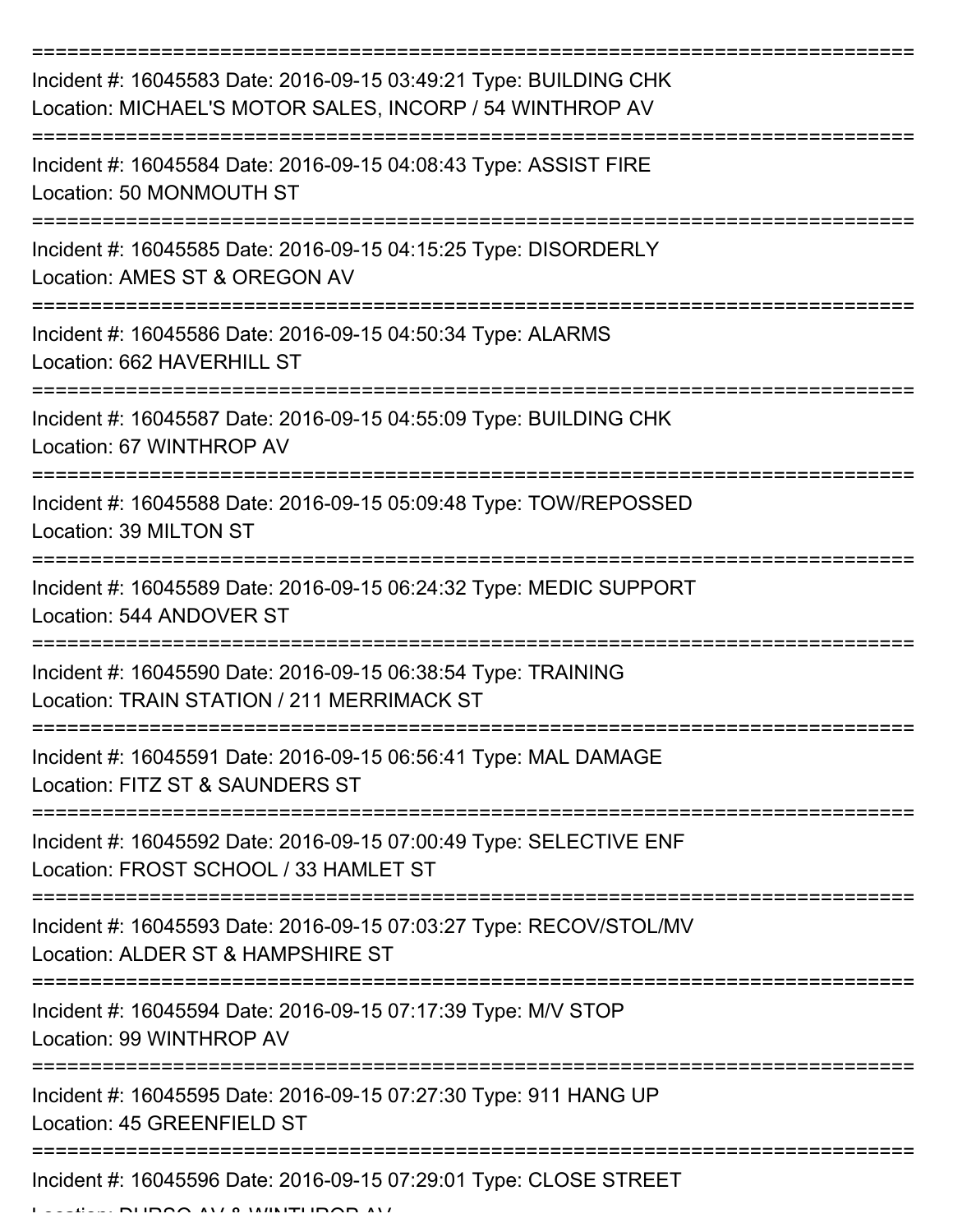| Incident #: 16045597 Date: 2016-09-15 07:35:34 Type: CLOSE STREET<br>Location: AMESBURY ST & COMMON ST    |
|-----------------------------------------------------------------------------------------------------------|
| Incident #: 16045598 Date: 2016-09-15 07:37:54 Type: B&E/MV/PAST<br>Location: WALK IN / 5 WEBSTER CT      |
| Incident #: 16045599 Date: 2016-09-15 07:45:57 Type: NEIGHBOR PROB<br>Location: 244 BROADWAY #11          |
| Incident #: 16045600 Date: 2016-09-15 07:59:38 Type: LARCENY/PAST<br>Location: WALK IN / 660 HAVERHILL ST |
| Incident #: 16045601 Date: 2016-09-15 08:10:08 Type: STOL/MV/PAS<br>Location: 132 NEWBURY ST              |
| Incident #: 16045602 Date: 2016-09-15 08:19:38 Type: TOW OF M/V<br>Location: 33 S BROADWAY                |
| Incident #: 16045603 Date: 2016-09-15 08:21:30 Type: GENERAL SERV<br>Location: 149 MYRTLE ST              |
| Incident #: 16045604 Date: 2016-09-15 08:38:59 Type: M/V STOP<br><b>Location: FALLS BRIDGE</b>            |
| Incident #: 16045605 Date: 2016-09-15 08:40:22 Type: M/V STOP<br>Location: HAMPSHIRE ST & PARK ST         |
| Incident #: 16045606 Date: 2016-09-15 08:43:21 Type: MAN DOWN<br>Location: 351 BROADWAY                   |
| Incident #: 16045607 Date: 2016-09-15 08:44:00 Type: RECOV/STOL/MV<br>Location: 248 SALEM ST              |
| Incident #: 16045608 Date: 2016-09-15 08:47:33 Type: NOTIFICATION<br>Location: 132 NEWBURY ST             |
| Incident #: 16045609 Date: 2016-09-15 08:55:44 Type: RECOV/STOL/MV<br>Location: 181 JACKSON ST            |
| Incident #: 16045610 Date: 2016-09-15 09:08:55 Type: GENERAL SERV                                         |

Location: 2 CDEEN ST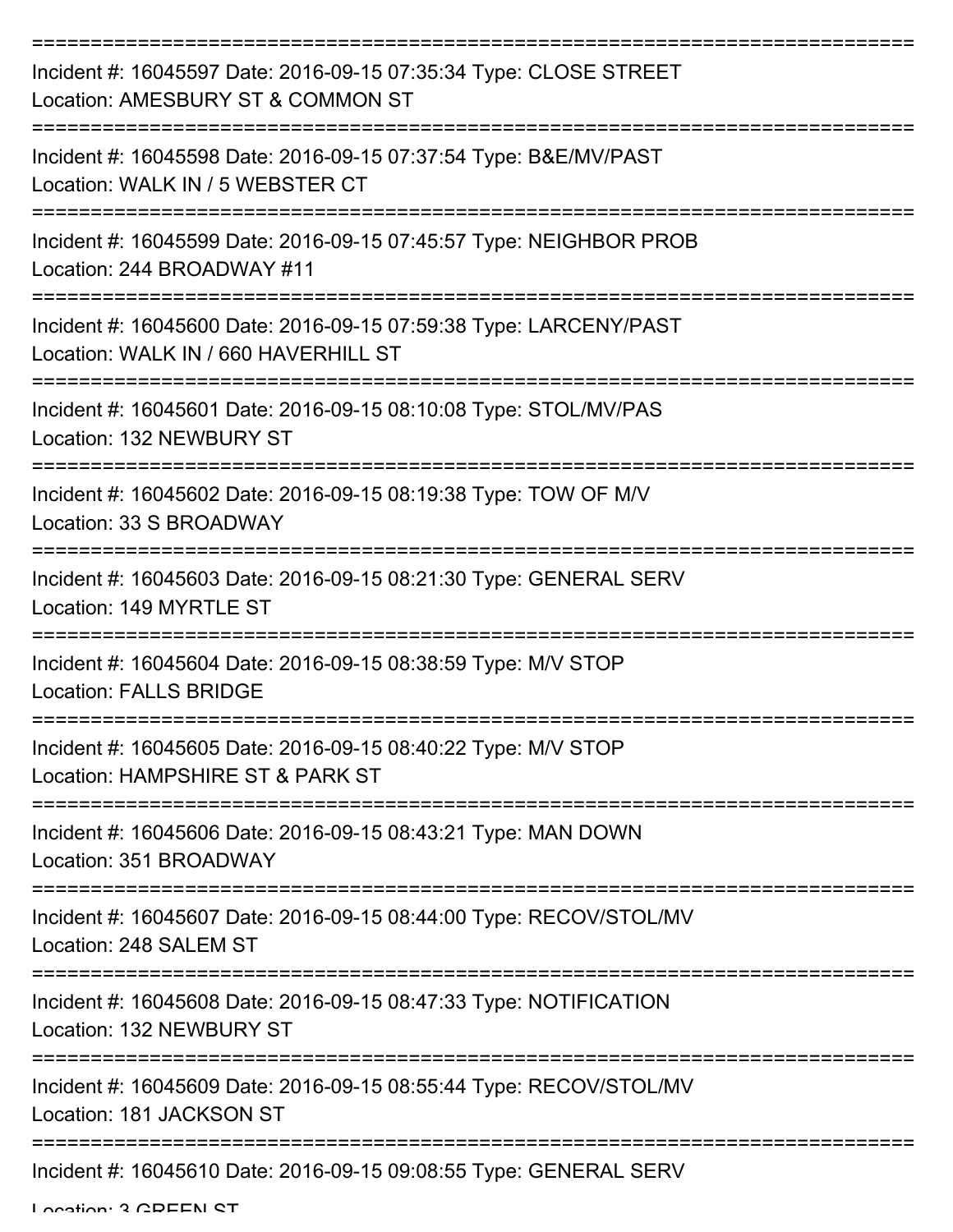| Incident #: 16045611 Date: 2016-09-15 09:12:41 Type: GENERAL SERV<br>Location: KID START INC. / 444 CANAL ST<br>========================= |
|-------------------------------------------------------------------------------------------------------------------------------------------|
| Incident #: 16045612 Date: 2016-09-15 09:20:14 Type: PARK & WALK<br>Location: BRADFORD ST & BROADWAY<br>---------------                   |
| Incident #: 16045614 Date: 2016-09-15 09:25:34 Type: WARRANT SERVE<br>Location: 90 LOWELL ST                                              |
| Incident #: 16045613 Date: 2016-09-15 09:28:11 Type: M/V STOP<br>Location: CHESTER ST & CLIFTON ST                                        |
| Incident #: 16045615 Date: 2016-09-15 09:45:45 Type: A&B PAST<br>Location: 59 JACKSON ST                                                  |
| Incident #: 16045616 Date: 2016-09-15 09:49:19 Type: M/V STOP<br>Location: 360 MERRIMACK ST                                               |
| Incident #: 16045617 Date: 2016-09-15 09:52:57 Type: M/V STOP<br>Location: S UNION ST & SALEM ST                                          |
| Incident #: 16045618 Date: 2016-09-15 09:55:08 Type: M/V STOP<br>Location: S UNION ST & SALEM ST                                          |
| Incident #: 16045619 Date: 2016-09-15 09:58:58 Type: B&E FOLLOW UP<br>Location: 209 ABBOTT ST                                             |
| Incident #: 16045620 Date: 2016-09-15 10:03:02 Type: M/V STOP<br><b>Location: COMMON ST</b>                                               |
| Incident #: 16045621 Date: 2016-09-15 10:17:50 Type: WARRANT SERVE<br>Location: 32 BROOK ST                                               |
| ------------------<br>Incident #: 16045622 Date: 2016-09-15 10:23:34 Type: TOW OF M/V<br>Location: 26 MARGIN ST                           |
| Incident #: 16045623 Date: 2016-09-15 10:23:47 Type: SUS PERS/MV<br>Location: 240 WATER ST                                                |
| Incident #: 16045624 Date: 2016-09-15 10:40:50 Type: M/V STOP<br>Location: 50 MT VERNON ST                                                |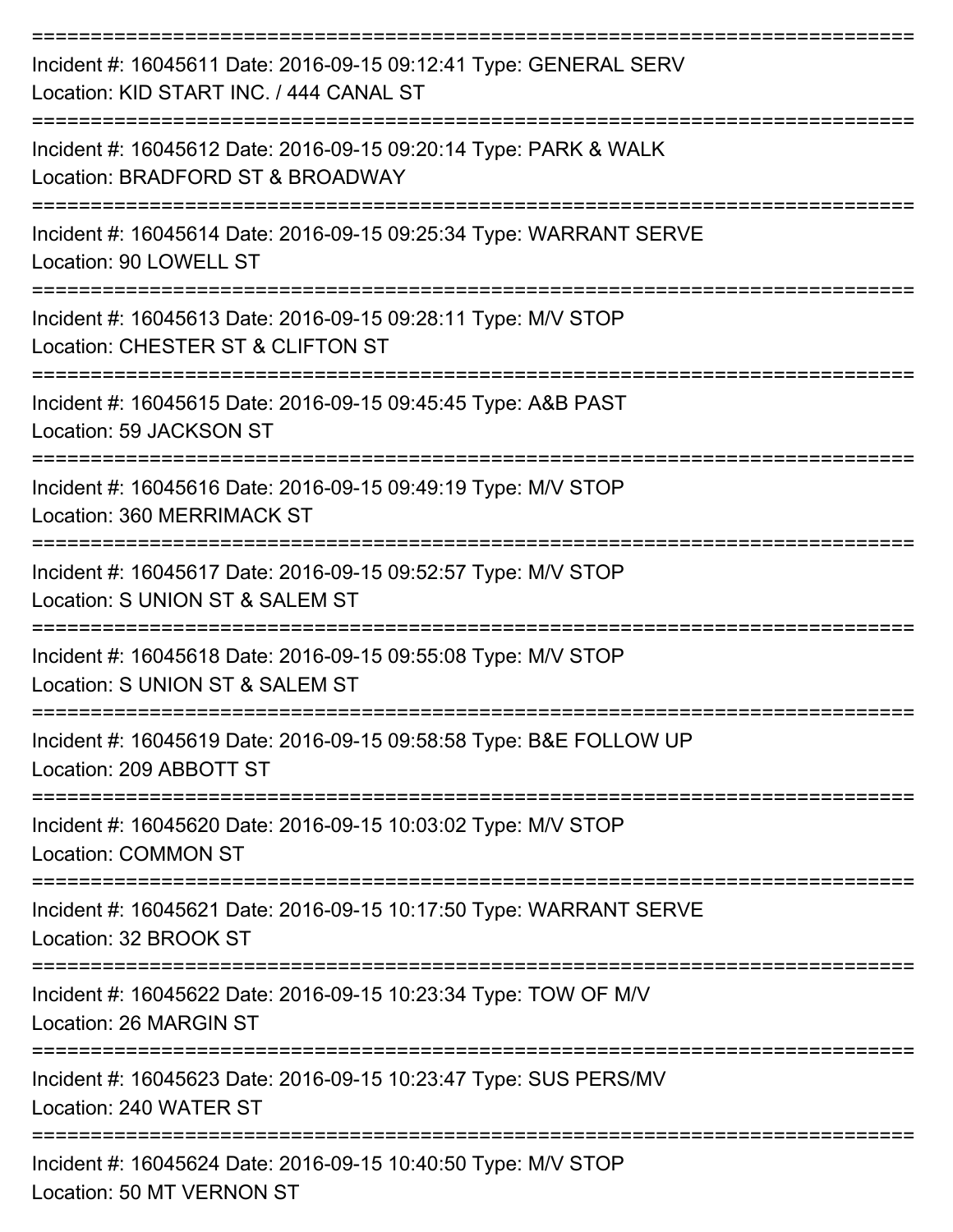| Incident #: 16045625 Date: 2016-09-15 10:43:51 Type: PARK & WALK<br>Location: BRADFORD ST & BROADWAY                            |
|---------------------------------------------------------------------------------------------------------------------------------|
| Incident #: 16045626 Date: 2016-09-15 10:55:22 Type: SUS PERS/MV<br><b>Location: MCCABE CT</b>                                  |
| Incident #: 16045627 Date: 2016-09-15 11:03:59 Type: PARK & WALK<br>Location: BRADFORD ST & BROADWAY<br>:====================== |
| Incident #: 16045628 Date: 2016-09-15 11:07:15 Type: AUTO ACC/NO PI<br>Location: ALDER ST & HAMPSHIRE ST                        |
| :===========================<br>Incident #: 16045629 Date: 2016-09-15 11:09:40 Type: M/V STOP<br>Location: 436 MT VERNON ST     |
| Incident #: 16045630 Date: 2016-09-15 11:17:36 Type: NEIGHBOR PROB<br>Location: 60 AVON ST #1                                   |
| Incident #: 16045631 Date: 2016-09-15 11:37:01 Type: MV/BLOCKING<br>Location: 74 WOODLAND ST                                    |
| Incident #: 16045632 Date: 2016-09-15 11:42:05 Type: AUTO ACC/NO PI<br>Location: LOWELL ST & MILTON ST                          |
| Incident #: 16045633 Date: 2016-09-15 11:45:15 Type: MEDIC SUPPORT<br>Location: 71 N PARISH RD                                  |
| Incident #: 16045634 Date: 2016-09-15 12:00:30 Type: LOCKOUT<br>Location: 360 MERRIMACK ST                                      |
| Incident #: 16045635 Date: 2016-09-15 12:15:29 Type: DRINKING PUBL<br>Location: BROADWAY & HAVERHILL ST                         |
| Incident #: 16045636 Date: 2016-09-15 12:29:26 Type: ANIMAL COMPL<br>Location: 200 MT VERNON ST                                 |
| Incident #: 16045637 Date: 2016-09-15 12:35:31 Type: DRUG VIO<br>Location: DEMOULAS MARKET / 700 ESSEX ST                       |
| Incident #: 16045638 Date: 2016-09-15 12:37:55 Type: WARRANT SERVE<br>Location: 101 NEWBURY ST                                  |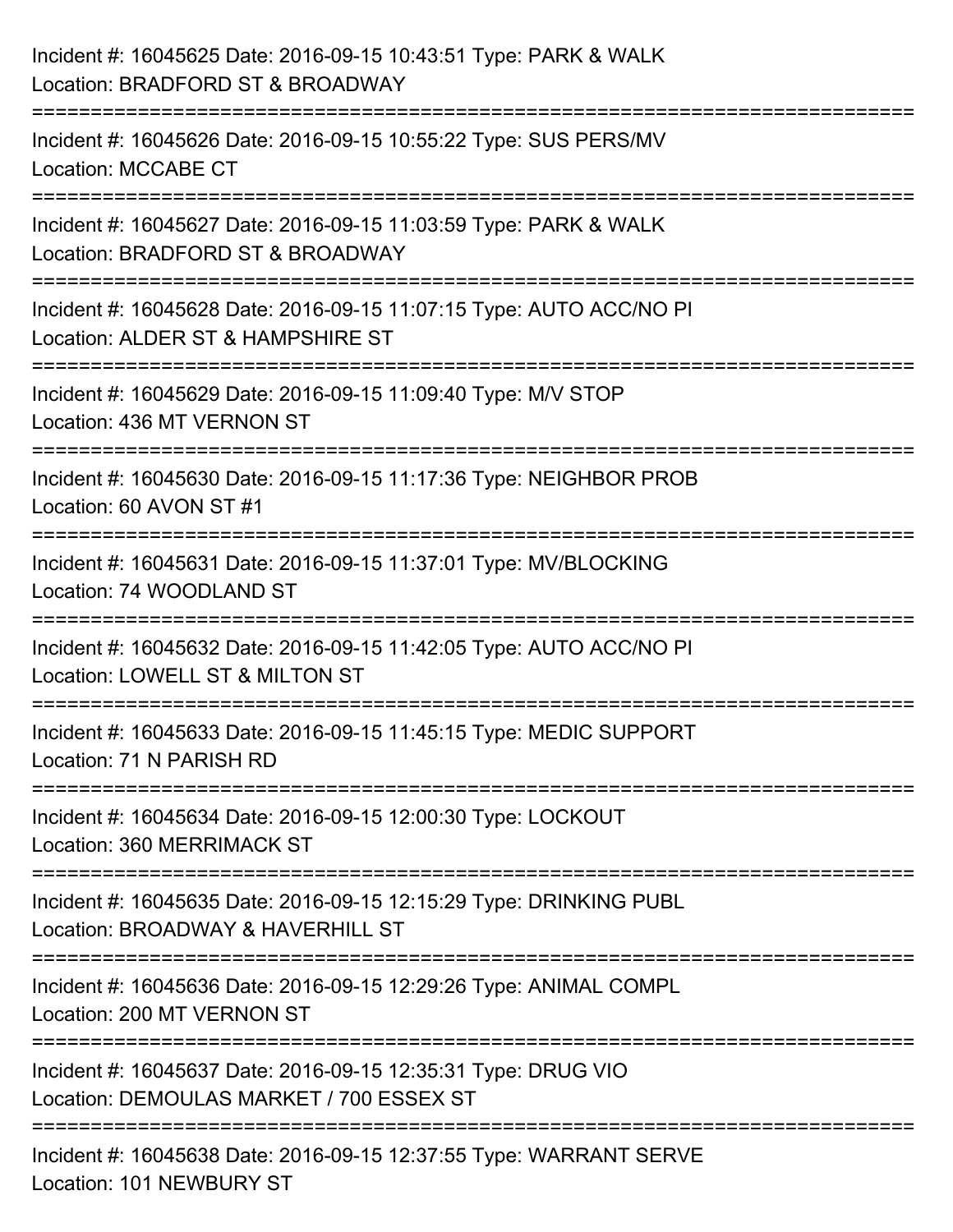| Incident #: 16045639 Date: 2016-09-15 12:42:43 Type: DRUG VIO<br>Location: BROADWAY & COMMON ST                              |
|------------------------------------------------------------------------------------------------------------------------------|
| Incident #: 16045640 Date: 2016-09-15 12:47:51 Type: M/V STOP<br>Location: COMMON ST & HAMPSHIRE ST                          |
| Incident #: 16045641 Date: 2016-09-15 12:47:51 Type: MEDIC SUPPORT<br>Location: 2 APPLETON ST                                |
| Incident #: 16045642 Date: 2016-09-15 12:51:51 Type: ASSSIT OTHER PD<br>Location: BEACON ST & GLENN ST                       |
| Incident #: 16045643 Date: 2016-09-15 12:56:31 Type: MV/BLOCKING<br>Location: LORING ST & SALEM ST<br>:===================== |
| Incident #: 16045644 Date: 2016-09-15 13:01:16 Type: 911 HANG UP<br>Location: 15 UNION ST                                    |
| Incident #: 16045645 Date: 2016-09-15 13:01:21 Type: LIC PLATE STO<br>Location: 143 MYRTLE ST                                |
| Incident #: 16045646 Date: 2016-09-15 13:04:22 Type: M/V STOP<br>Location: E PLEASANT ST & JOHN ST                           |
| Incident #: 16045648 Date: 2016-09-15 13:06:24 Type: UNWANTEDGUEST<br>Location: OLD HIGH SCHOOL / 233 HAVERHILL ST           |
| Incident #: 16045647 Date: 2016-09-15 13:06:56 Type: AUTO ACC/UNK PI<br>Location: 252 S BROADWAY                             |
| Incident #: 16045649 Date: 2016-09-15 13:13:13 Type: M/V STOP<br>Location: GENERAL ST & PROSPECT ST                          |
| Incident #: 16045650 Date: 2016-09-15 13:17:05 Type: AUTO ACC/NO PI<br>Location: MARSTON ST & 495 SOUTH ONRAMP               |
| Incident #: 16045651 Date: 2016-09-15 13:22:26 Type: TOW OF M/V<br>Location: 481 HIGH ST                                     |
| Incident #: 16045652 Date: 2016-09-15 13:25:21 Type: A&B PAST<br>Location: 244 BROADWAY #11                                  |

===========================================================================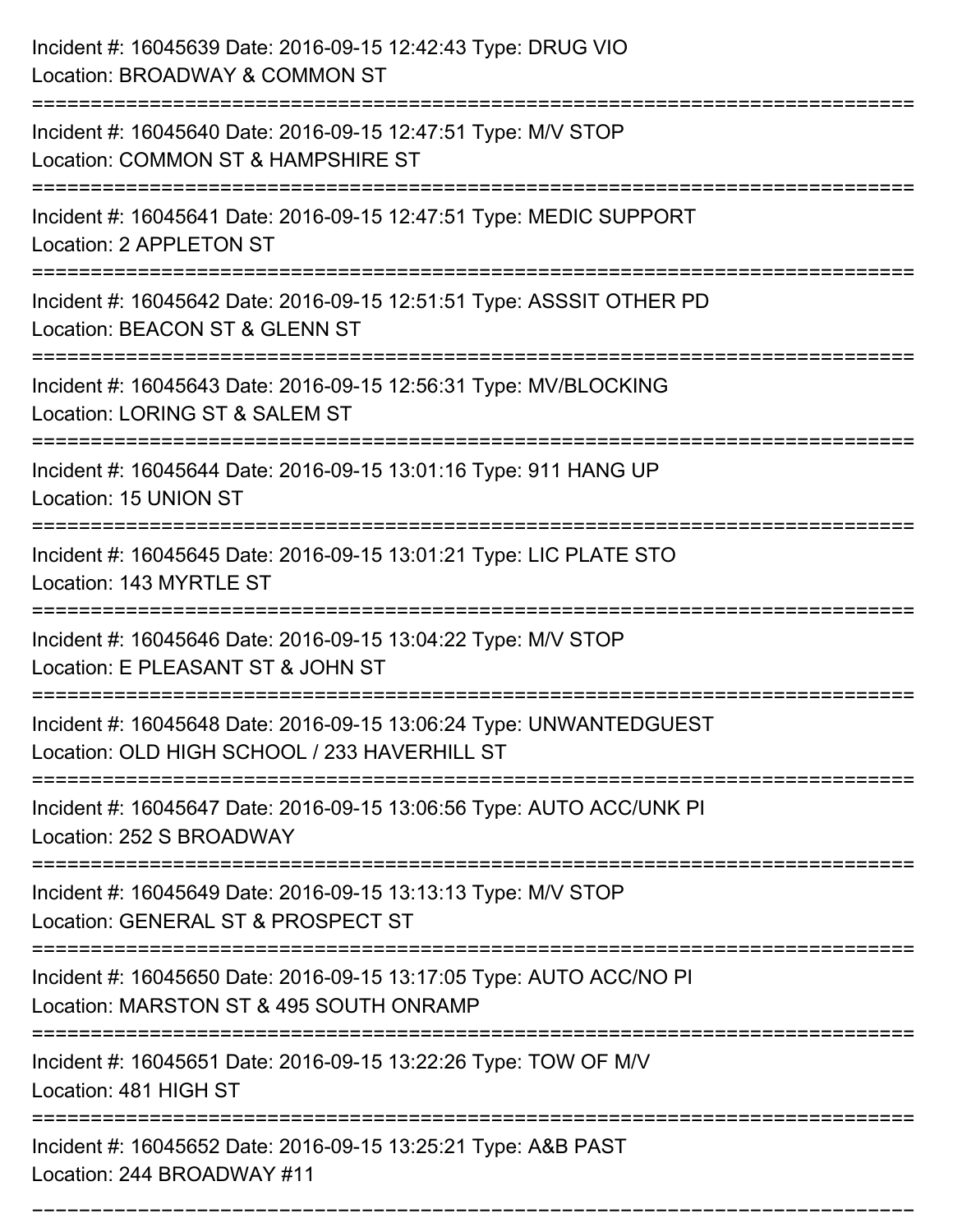| Incident #: 16045653 Date: 2016-09-15 13:36:43 Type: HIT & RUN M/V<br>Location: BROADWAY & WATER ST<br>=========================                      |
|-------------------------------------------------------------------------------------------------------------------------------------------------------|
| Incident #: 16045654 Date: 2016-09-15 13:56:51 Type: ANIMAL COMPL<br>Location: 38 BEACONSFIELD ST                                                     |
| Incident #: 16045655 Date: 2016-09-15 14:02:44 Type: CK WELL BEING<br>Location: 383 HAVERHILL ST #31<br>:=================================            |
| Incident #: 16045657 Date: 2016-09-15 14:11:35 Type: HIT & RUN M/V<br>Location: 551 HAVERHILL ST<br>------------------------------------              |
| Incident #: 16045656 Date: 2016-09-15 14:14:27 Type: M/V STOP<br>Location: 235 JACKSON ST                                                             |
| Incident #: 16045658 Date: 2016-09-15 14:24:15 Type: MISSING PERS<br>Location: OLIVER SCHOOL / 183 HAVERHILL ST<br>================================== |
| Incident #: 16045659 Date: 2016-09-15 14:26:45 Type: MEDIC SUPPORT<br>Location: HERITAGE PACKAGING / 441 MARKET ST                                    |
| Incident #: 16045660 Date: 2016-09-15 14:27:38 Type: GENERAL SERV<br>Location: 10 GROVE ST                                                            |
| Incident #: 16045661 Date: 2016-09-15 14:31:39 Type: B&E/ATTEMPY<br>Location: 63 BROOK ST FL 3                                                        |
| Incident #: 16045662 Date: 2016-09-15 14:36:07 Type: COURT DOC SERVE<br>Location: 120 HOWARD ST                                                       |
| Incident #: 16045663 Date: 2016-09-15 14:46:49 Type: COURT DOC SERVE<br>Location: 101 HOWARD ST                                                       |
| Incident #: 16045664 Date: 2016-09-15 14:52:57 Type: 209A/SERVE<br>Location: 7 SAUNDERS ST                                                            |
| Incident #: 16045665 Date: 2016-09-15 14:53:09 Type: WARRANT SERVE<br>Location: 161 PARK ST                                                           |
| Incident #: 16045666 Date: 2016-09-15 15:01:00 Type: M/V STOP<br>Location: BROADWAY & MANCHESTER ST                                                   |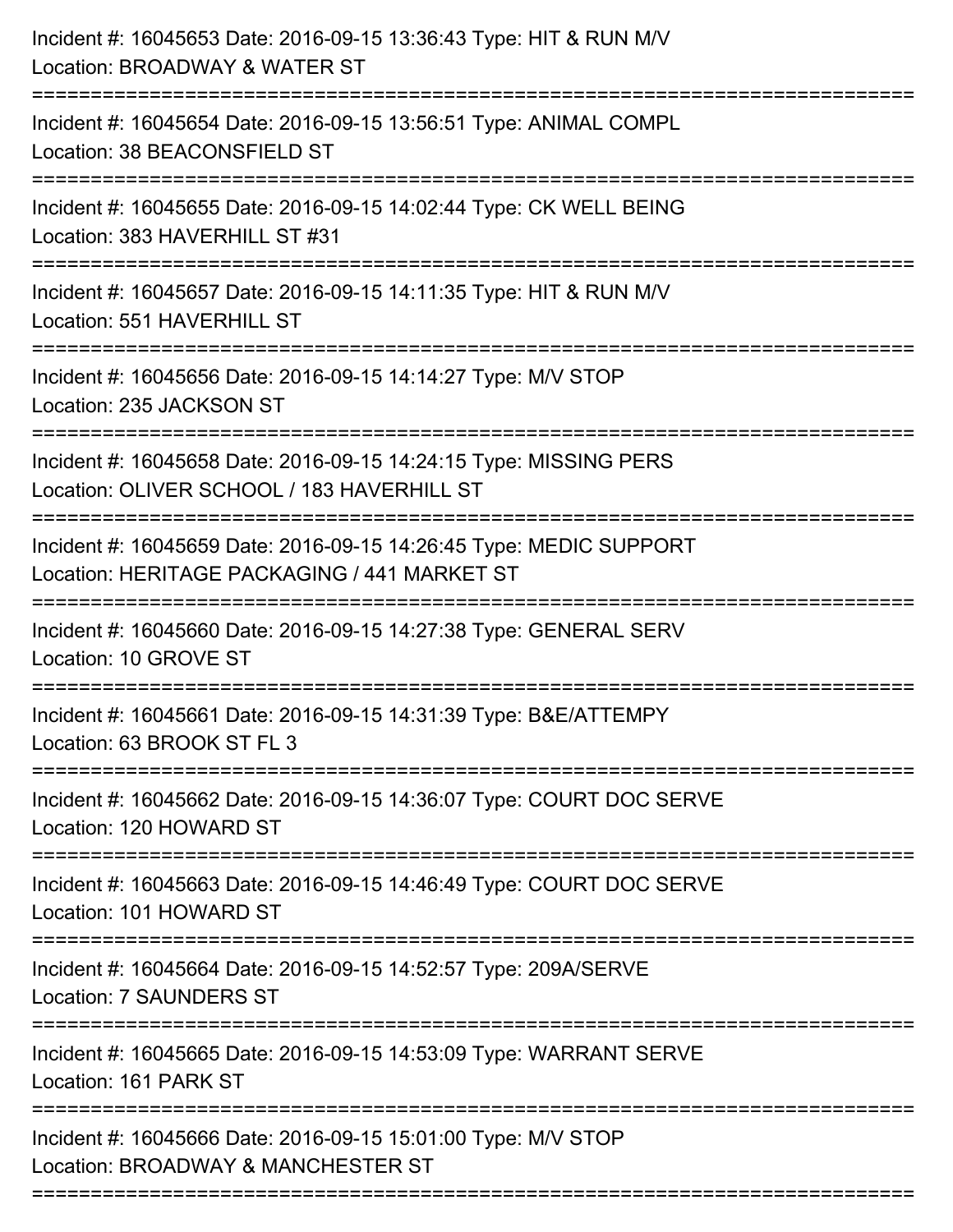Location: 620 HAVERHILL ST

| Incident #: 16045668 Date: 2016-09-15 15:05:41 Type: CK WELL BEING<br>Location: 20 DAISY ST                 |
|-------------------------------------------------------------------------------------------------------------|
| Incident #: 16045669 Date: 2016-09-15 15:09:01 Type: A&B PAST<br>Location: WEATHERBEE SCHOOL / 75 NEWTON ST |
| Incident #: 16045670 Date: 2016-09-15 15:12:01 Type: COURT DOC SERVE<br>Location: 16 MAURICE AV             |
| Incident #: 16045671 Date: 2016-09-15 15:22:44 Type: 209A/SERVE<br>Location: 312 WATER ST                   |
| Incident #: 16045672 Date: 2016-09-15 15:23:23 Type: TRESPASSING<br>Location: 191 MAPLE ST #6A              |
| Incident #: 16045673 Date: 2016-09-15 15:28:05 Type: AUTO ACC/NO PI<br>Location: BROADWAY & WATER ST        |
| Incident #: 16045674 Date: 2016-09-15 15:31:36 Type: 209A/SERVE<br>Location: 324 MARKET ST                  |
| Incident #: 16045676 Date: 2016-09-15 15:42:19 Type: AUTO ACC/NO PI<br>Location: FARLEY ST & S BROADWAY     |
| Incident #: 16045675 Date: 2016-09-15 15:42:36 Type: COURT DOC SERVE<br>Location: 34 NEWTON ST              |
| Incident #: 16045677 Date: 2016-09-15 15:53:56 Type: DRUG VIO<br>Location: 112 MARSTON ST                   |
| Incident #: 16045678 Date: 2016-09-15 15:56:39 Type: MV/BLOCKING<br><b>Location: PROSPECT CT</b>            |
| Incident #: 16045679 Date: 2016-09-15 15:58:14 Type: AUTO ACC/NO PI<br>Location: 360 MERRIMACK ST           |
| Incident #: 16045680 Date: 2016-09-15 16:24:16 Type: SHOTS FIRED<br>Location: 17 WHITMAN ST                 |
|                                                                                                             |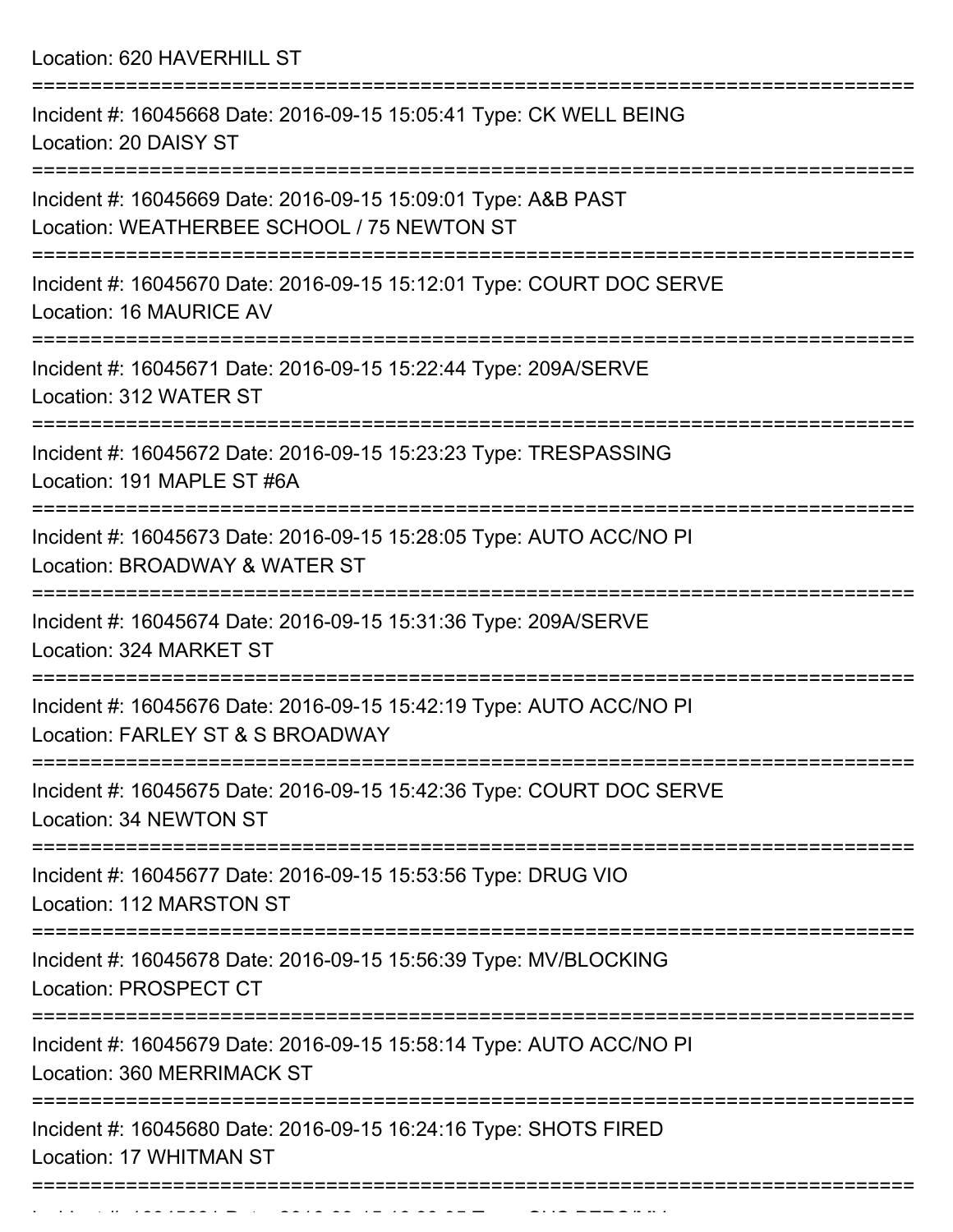Location: 29 ALDER ST =========================================================================== Incident #: 16045682 Date: 2016-09-15 16:39:57 Type: A&B PAST Location: 59 JACKSON ST =========================================================================== Incident #: 16045683 Date: 2016-09-15 16:45:12 Type: DISTURBANCE Location: 60 EMMETT ST =========================================================================== Incident #: 16045684 Date: 2016-09-15 16:49:45 Type: NEIGHBOR PROB Location: 264 JACKSON ST =========================================================================== Incident #: 16045685 Date: 2016-09-15 16:51:06 Type: STOLEN PROP Location: 76 WOODLAND ST =========================================================================== Incident #: 16045686 Date: 2016-09-15 17:15:18 Type: DRUG OVERDOSE Location: PORTUGUESE A SALAZAR CLUB / 2 SARATOGA ST =========================================================================== Incident #: 16045687 Date: 2016-09-15 17:18:30 Type: AUTO ACC/NO PI Location: ARLINGTON ST & BROADWAY =========================================================================== Incident #: 16045688 Date: 2016-09-15 17:25:09 Type: ALARM/BURG Location: FREEDOM TIRE / 160 S BROADWAY =========================================================================== Incident #: 16045690 Date: 2016-09-15 17:31:47 Type: MISSING PERS Location: 54 MELVIN ST =========================================================================== Incident #: 16045689 Date: 2016-09-15 17:32:43 Type: WARRANT SERVE Location: 169 LAWRENCE ST =========================================================================== Incident #: 16045691 Date: 2016-09-15 17:44:31 Type: NOISE ORD Location: 60 EMMETT ST =========================================================================== Incident #: 16045692 Date: 2016-09-15 17:45:42 Type: ANIMAL COMPL Location: BARNARD RD & MT VERNON ST =========================================================================== Incident #: 16045693 Date: 2016-09-15 18:01:39 Type: GENERAL SERV Location: 530 BROADWAY =========================================================================== Incident #: 16045694 Date: 2016-09-15 18:30:42 Type: NEIGHBOR PROB Location: 95 PARK ST FL 2

=============================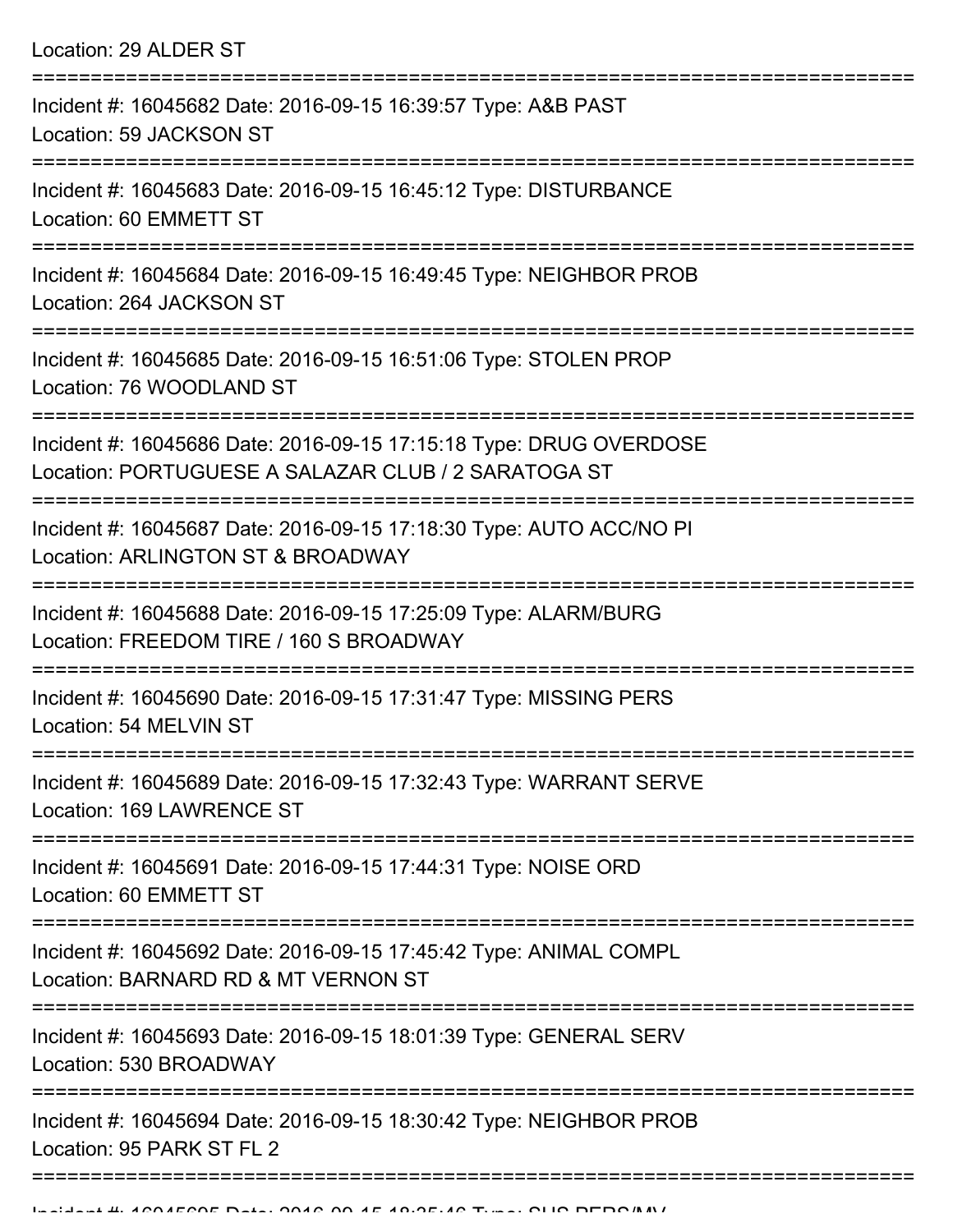| Location: 21 GLENWOOD DR                                                                                                                                             |
|----------------------------------------------------------------------------------------------------------------------------------------------------------------------|
| Incident #: 16045696 Date: 2016-09-15 18:51:45 Type: MV/BLOCKING<br><b>Location: 31 ARLINGTON ST</b><br>===================================                          |
| Incident #: 16045697 Date: 2016-09-15 19:00:43 Type: HIT & RUN M/V<br>Location: 551 HAVERHILL ST                                                                     |
| Incident #: 16045698 Date: 2016-09-15 19:12:10 Type: DISTURBANCE<br>Location: 70 AMHERST ST<br>:=================================<br>------------------------------- |
| Incident #: 16045700 Date: 2016-09-15 19:14:21 Type: 209A/SERVE<br>Location: 90 LOWELL ST                                                                            |
| Incident #: 16045699 Date: 2016-09-15 19:14:59 Type: DISTURBANCE<br>Location: 244 BROADWAY #15                                                                       |
| Incident #: 16045701 Date: 2016-09-15 19:19:48 Type: M/V STOP<br>Location: BROADWAY & WATER ST                                                                       |
| :====================================<br>Incident #: 16045703 Date: 2016-09-15 19:35:40 Type: SUS PERS/MV<br>Location: EBLEN STORE / 490 ESSEX ST                    |
| Incident #: 16045702 Date: 2016-09-15 19:39:27 Type: M/V STOP<br>Location: HAMPSHIRE ST & LOWELL ST                                                                  |
| Incident #: 16045704 Date: 2016-09-15 19:40:13 Type: M/V STOP<br>Location: HAMPSHIRE ST & LOWELL ST                                                                  |
| Incident #: 16045705 Date: 2016-09-15 19:41:22 Type: ALARM/BURG<br>Location: PAYLESS SHOES / 700 ESSEX ST                                                            |
| Incident #: 16045706 Date: 2016-09-15 20:12:37 Type: GENERAL SERV<br>Location: 76 WOODLAND ST                                                                        |
| Incident #: 16045707 Date: 2016-09-15 20:13:47 Type: HIT & RUN M/V<br>Location: 18 PHILLIPS ST                                                                       |
| Incident #: 16045708 Date: 2016-09-15 20:18:34 Type: MISSING PERS<br>Location: 13 CHAMPLAIN AV                                                                       |
| Incident #: 16045700 Date: 2016.00.15.20:22:20 Type: MAI STOR                                                                                                        |

Incident #: 16045709 Date: 2016-09-15 20:22:39 Type: M/V STOP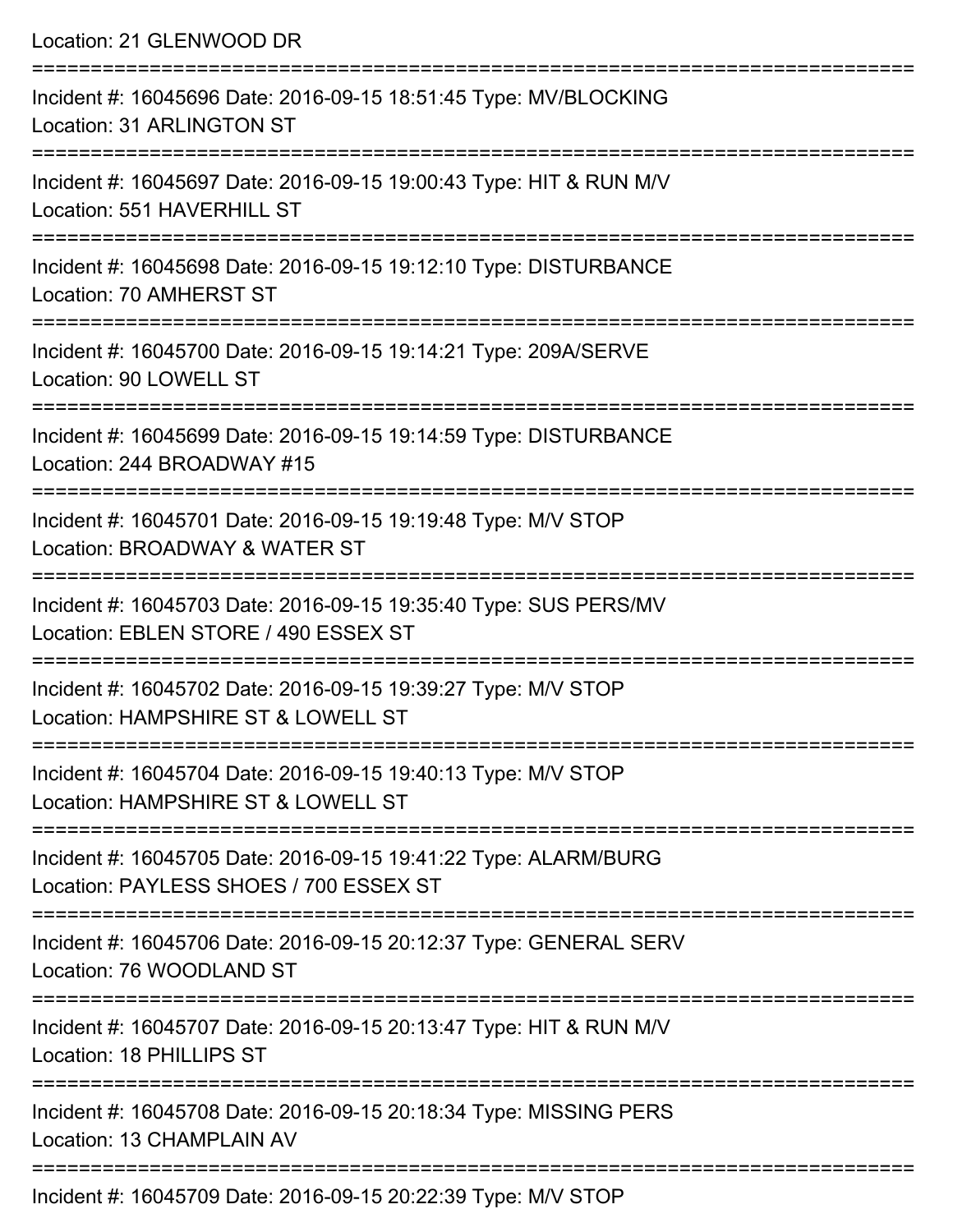| Incident #: 16045710 Date: 2016-09-15 20:28:45 Type: B&E/PAST<br>Location: 15 UNION ST                        |
|---------------------------------------------------------------------------------------------------------------|
| Incident #: 16045711 Date: 2016-09-15 20:39:09 Type: TOW OF M/V<br>Location: 62 DUCKETT AV                    |
| Incident #: 16045712 Date: 2016-09-15 20:46:12 Type: DISTURBANCE<br>Location: 350 BROADWAY                    |
| Incident #: 16045713 Date: 2016-09-15 20:56:45 Type: SHOTS FIRED<br>Location: 381 LOWELL ST                   |
| Incident #: 16045714 Date: 2016-09-15 21:11:50 Type: MAL DAMAGE<br>Location: 383 CHESTNUT ST                  |
| Incident #: 16045715 Date: 2016-09-15 21:23:57 Type: SUS PERS/MV<br>Location: 320 S BROADWAY                  |
| Incident #: 16045716 Date: 2016-09-15 21:30:46 Type: DISTURBANCE<br>Location: DRACUT ST & S BROADWAY          |
| Incident #: 16045717 Date: 2016-09-15 21:40:01 Type: ASSIST FIRE<br><b>Location: 2 CAULKINS CT</b>            |
| Incident #: 16045718 Date: 2016-09-15 21:42:08 Type: DISTURBANCE<br>Location: 133 LEXINGTON ST                |
| Incident #: 16045719 Date: 2016-09-15 22:09:51 Type: MV/BLOCKING<br><b>Location: 8 TENNEY ST</b>              |
| Incident #: 16045720 Date: 2016-09-15 22:11:21 Type: STOL/MV/PAS<br>Location: 73 HIGH ST                      |
| Incident #: 16045721 Date: 2016-09-15 22:27:04 Type: M/V STOP<br>Location: WINTHROP AV                        |
| Incident #: 16045722 Date: 2016-09-15 22:27:51 Type: DISTURBANCE<br>Location: SAM'S FOOD STORE / 389 BROADWAY |
| Incident #: 16045724 Date: 2016-09-15 22:29:15 Type: M/V STOP                                                 |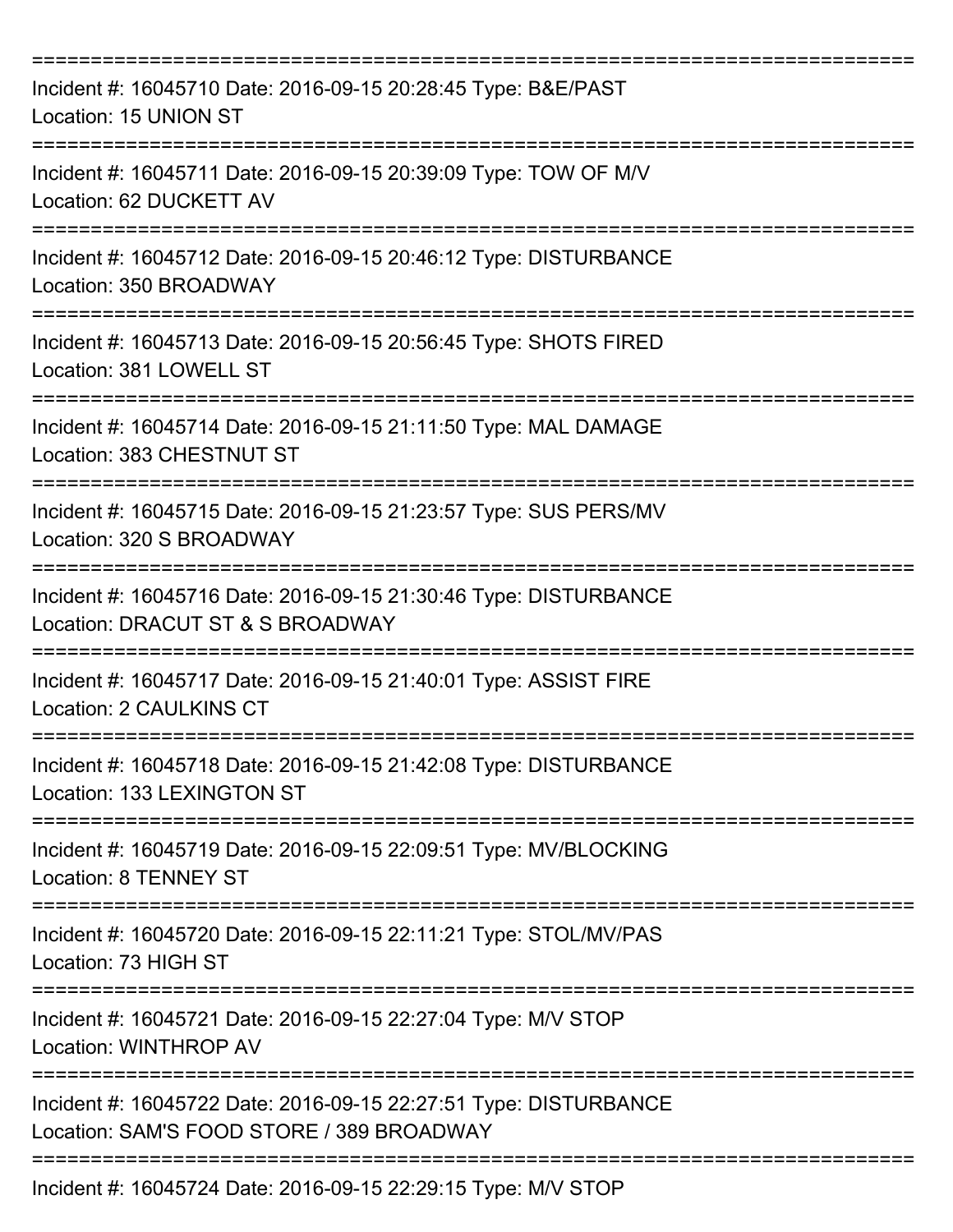| Incident #: 16045723 Date: 2016-09-15 22:29:33 Type: M/V STOP<br><b>Location: PARKER ST</b>             |
|---------------------------------------------------------------------------------------------------------|
| Incident #: 16045725 Date: 2016-09-15 22:35:29 Type: LARCENY/PROG<br>Location: COMMON ST & NEWBURY ST   |
| Incident #: 16045726 Date: 2016-09-15 22:35:33 Type: M/V STOP<br>Location: BROADWAY & ESSEX ST          |
| Incident #: 16045728 Date: 2016-09-15 22:43:56 Type: DISTURBANCE<br>Location: HAVERHILL ST & UNION ST   |
| Incident #: 16045727 Date: 2016-09-15 22:44:51 Type: TOW/REPOSSED<br>Location: 301 S UNION ST           |
| Incident #: 16045729 Date: 2016-09-15 22:58:38 Type: M/V STOP<br>Location: 3 WOODLAND ST                |
| Incident #: 16045730 Date: 2016-09-15 23:07:25 Type: STOL/MV/PAS<br>Location: 106 ABBOTT ST             |
| Incident #: 16045731 Date: 2016-09-15 23:12:45 Type: M/V STOP<br>Location: E PLEASANT ST & JOHN ST      |
| Incident #: 16045732 Date: 2016-09-15 23:23:41 Type: M/V STOP<br>Location: HAVERHILL ST & NEWBURY ST    |
| Incident #: 16045733 Date: 2016-09-15 23:24:42 Type: M/V STOP<br><b>Location: LAWRENCE ST</b>           |
| Incident #: 16045734 Date: 2016-09-15 23:25:32 Type: M/V STOP<br><b>Location: FRANKLIN ST</b>           |
| Incident #: 16045735 Date: 2016-09-15 23:30:35 Type: VIO CITY ORD<br>Location: FRANKLIN ST & METHUEN ST |
| Incident #: 16045736 Date: 2016-09-15 23:44:10 Type: M/V STOP<br>Location: MARKET ST & PARKER ST        |
| Incident #: 16045737 Date: 2016-09-15 23:45:18 Type: MEDIC SUPPORT                                      |

 $L = L L L L L$   $\Lambda$  BB $\Lambda$ ABWAY